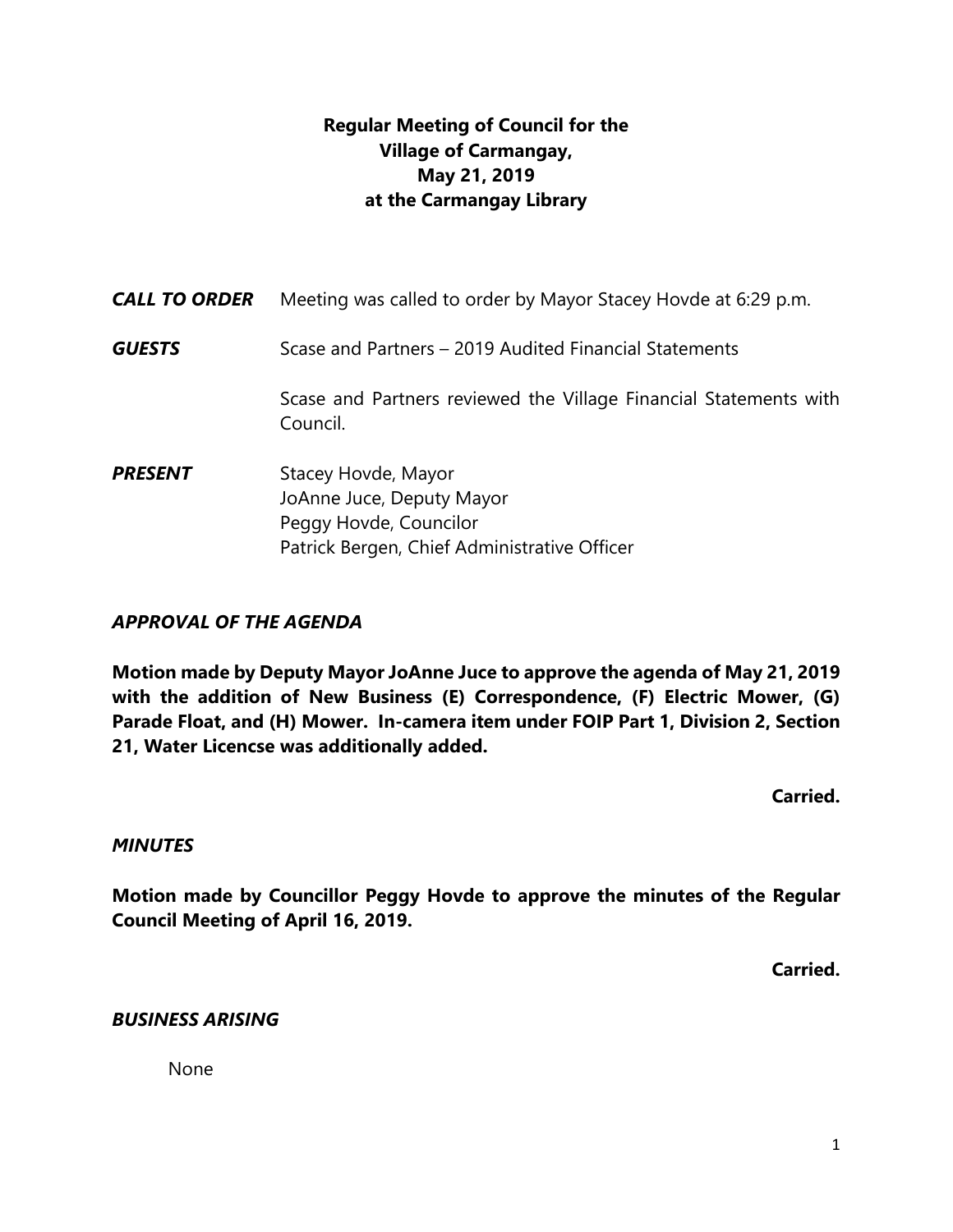### *OLD BUSINESS*

None

### *PUBLIC WORKS REPORT*

CAO Bergen reviewed the public works as detailed in the agenda.

#### *ADMINISTRATOR REPORT*

CAO Bergen reviewed the administrator report as detailed in the agenda.

#### *CORRESPONDENCE*

The Village received 2 letters from residents as well as 1 from the Carmangay Library Board that were reviewed by the CAO.

#### *FINANCIAL REPORT*

CAO Bergen reviewed the Financial Reports as detailed in the Agenda.

**Motion made by Deputy Mayor JoAnne Juce to accept financial report as presented.** 

**Carried.**

#### *NEW BUSINESS*

a) **Motion made by Councilor Peggy Hovde to accept the 2019 Audited Financial Statements are presented.**

**Carried.**

b) **Motion made by Deputy Mayor JoAnne Juce to appoint Mayor Stacey Hovde as a member of the Vulcan Regional Emergency Management Advisory Committee.**

**Carried.**

c) Council received an Update on Current Projects.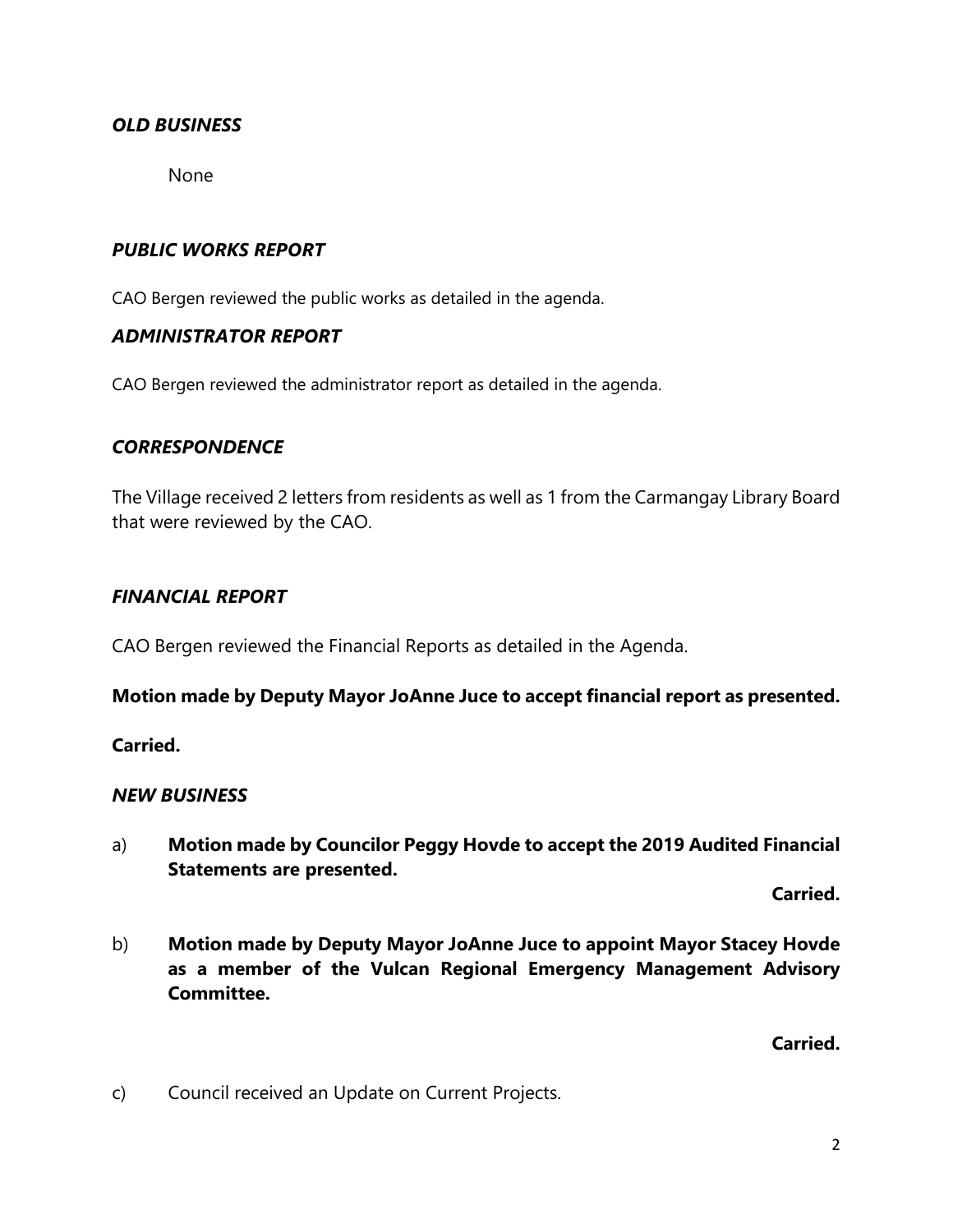- d) Council reviewed the updated (May 20, 2019) Action List.
- e) Deputy Mayor JoAnne Juce reviewed some correspondence that she received.
- f) **Motion made by Deputy Mayor JoAnne Juce to direct staff to purchase a zero turn tractor, mower, broom and blade for a cost not to exceed \$56,000 plus GST to a total of \$58,800.**

**Carried.**

- g) Council discussed the Parade Float.
- h) **Motion made by Mayor Stacey Hovde to purchase a new mower.**

**Carried.**

### **REPORTS**

### **a) ORRSC**

No meeting.

## **b) MARQUIS**

Deputy Mayor JoAnne Juce attended a Marquis Foundation Meeting.

The Peter Dawson Lodge continues to have vacancies. However, through government funding, many upgrades are being done, such as replacing lamps (light bulbs) and shower heads to reduce energy consumption. The self-contained units are almost fully occupied throughout the County.

There will be new HVAC equipment, and upgrades to coolers and freezers coming soon. A Resident and Family Council has been formed by residents in the Lodge.

The new Chef seems to be providing some real value and improvement at mealtimes.

The Board continues to upgrade policy manuals and will also be revising the Business Plan.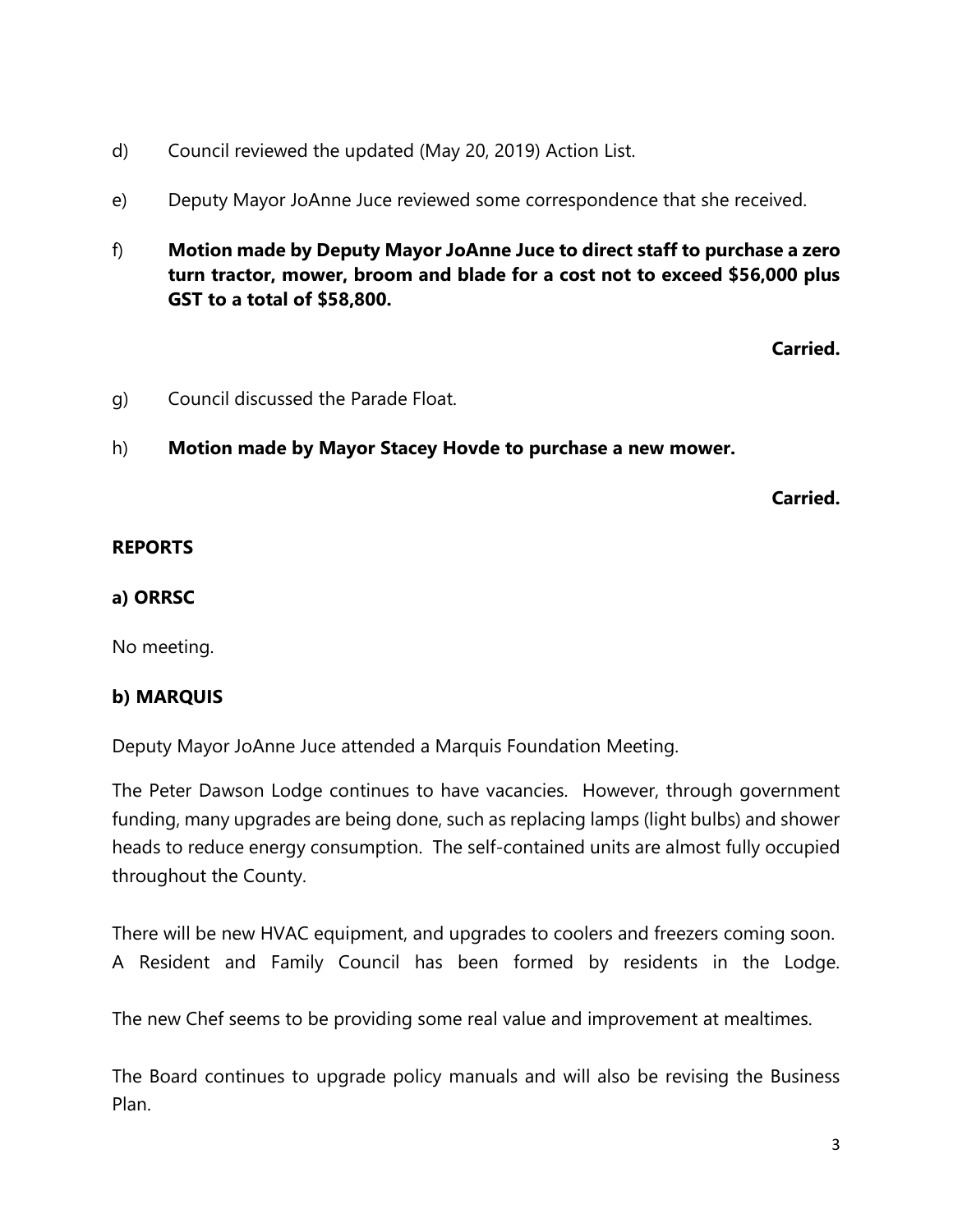## **c) VULCAN DISTRICT SOLID WASTE**

Mayor Stacey Hovde had a Vulcan District Solid Waste meeting, and the auditor was present.

## **d) CARMANGAY AND DISTRICT LIBRARY BOARD**

Deputy Mayor JoAnne Juce attended a Carmangay and District Library Board meeting.

The Carmangay Library has officially named the "Friends of the Carmangay Library Association", which will be active in fund raising, etc. An Executive was to be elected, but instead a steering committee is in place. The idea is to attract as many members as possible to join this group, before elections are held.

There is also a plan to move a 10 x 16 storage shed onto Library premises.

A substantial number of grants have been secured to help the Library in providing continued programming throughout the summer.

The Pierogi Night was a great success.

### **e) FCSS**

Deputy Mayor JoAnne Juce attended an FCSS meeting, and has advised that FCSS is spearheading a new initiative called Volunteer Connector. For very little investment, this program will eventually have a data bank of all volunteers plus all service groups in Vulcan County. The idea is to match up people with what is needed, so that it will be simpler and easier to find volunteers for specific programs or events.

The Women's Wellness conference took place on May 10. It was very interesting and informative, particularly the presentation by Dean of Architecture at the U of C, Jon Brown. He spoke of an innovative new concept that offers "tiny houses" (not mobile homes) that have been designed with all kinds of safety and monitoring features to serve the aging population. The idea is to allow people to safely and comfortably "age in place". The units would be leased, not purchased, and could be set up as a single dwelling in a farmyard, or as a group of units in a town or village. Living in a Lodge environment could soon be a thing of the past.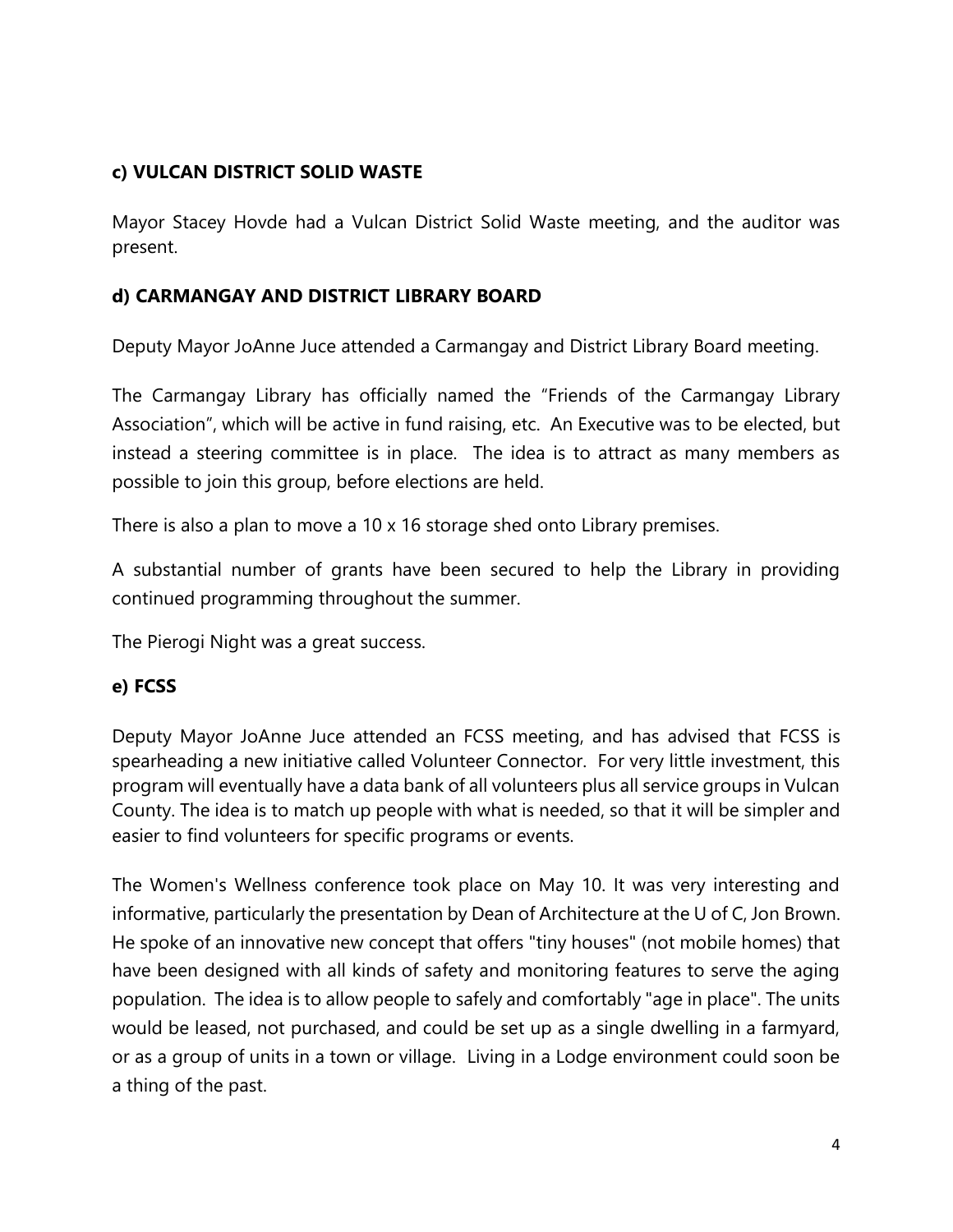Vulcan County is one of the communities involved in the Rural Mental Health Initiative pilot project. The idea is to be proactive in promoting mental health through various means. This has become a major concern worldwide.

A "Baby Think It Over" program was initiated once again at County Central High School. Programmed baby dolls are used to teach teenagers what it is really like to have a child of their own.

# **f) SOUTHGROW**

No meeting.

# **g) TWIN VALLEY REGIONAL WATER COMMISSION**

Mayor Stacey Hovde attended a TVRWC meeting.

At the meeting, the waterline being implemented in Champion to Little Bow Park was discussed.

# **h) MAYORS AND REEVES OF SOUTHWEST ALBERTA.**

Mayor Stacey Hovde was unable to attend the TVRWC meeting.

## **i) HISTORICAL SOCIETY**

Deputy Mayor JoAnne Juce attended a Historical Society meeting and advised that the Historical Society would like an update on the proposed Village work for the swale and the gravel surround at the Historical Firehall, plus the barrier-free concrete slope at the west edge of the sidewalk at the Historical Church.

Additionally, the Historical Society will be having flashing installed on the Firehall roof to help preserve the building longer. The peeling paint will also be addressed with a new linseed oil product, which will be applied by volunteers.

The Historical Society is hoping the Plexiglas panel will be installed soon.

Historical signage is a work in progress for various locations.

The Historical Society will have a table at the Ag Society Community Expo.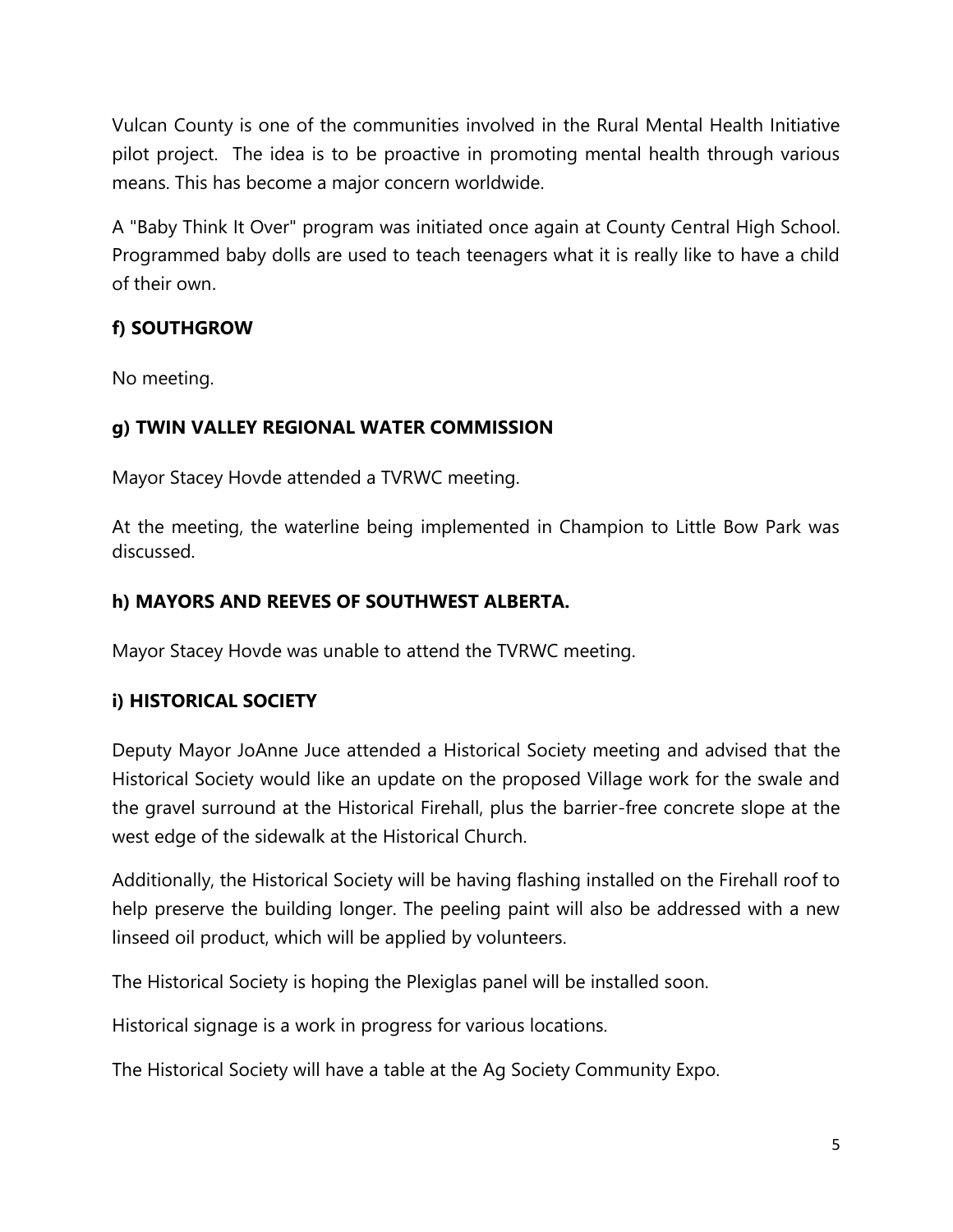The Horticultural Association proposed to team with the Historical Society to create a theme garden in the yard adjacent to the Historical Church. A yard clean-up is also scheduled.

The Historical Society is seeking a new Facebook administrator for the Historical Society page.

Some members of the Historical Society expressed concerns about the quarterly, projectbased Village Newsletter and its impact on the monthly events Newsletter sponsored by the Historical Society and FCSS. Discussion ensued and it was suggested that concerns be brought forward at a Council meeting for resolution, if necessary.

# **j) CHINOOK ARCH**

No meeting.

## **k) TEEPEE RING COMMITTEE**

No meeting.

**Motion made by Councilor Peggy Hovde to move to the Executive Session at 8:00 p.m.**

**Motion made by Councilor Peggy Hovde to move out of the Executive Session at 8:45 p.m.**